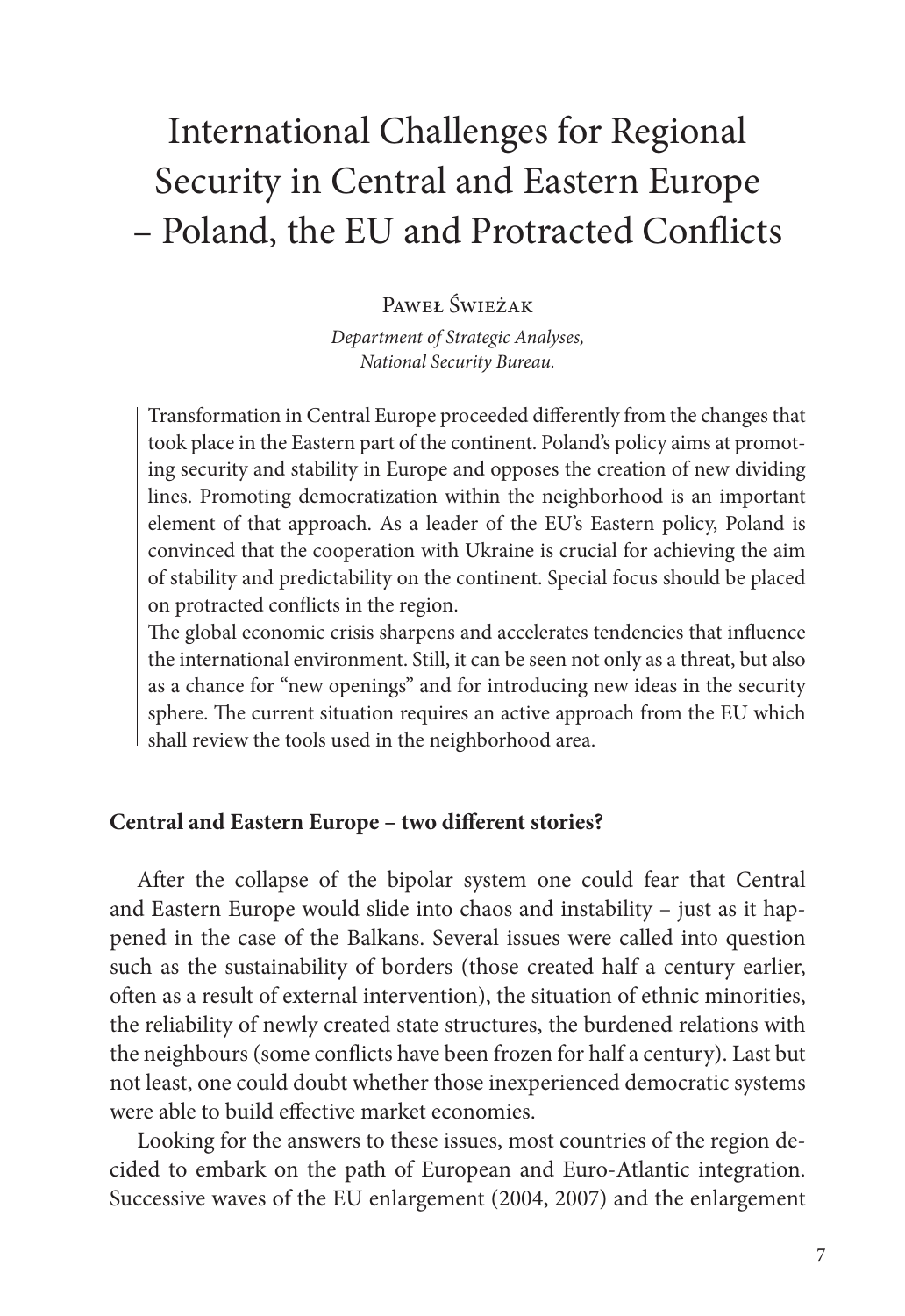of NATO (1999, 2004), along with requirements imposed by those organizations, became the stimulus for deep political and irreversible economic reforms. The agenda of reform has worked to stabilize relations between the countries of the region. Also favorable international environment was conducive to the success of transformation process in Central Europe. Among the most important external factors one can point to the long period of economic prosperity, the policy of the Western states that was aimed at overcoming the Cold War divisions, and the relative weakness of countries which were traditionally skeptical of spreading the transatlantic values.

The transformation of the Eastern part of the continent, however, proceeded differently. In the first half of the 1990's several armed conflicts resulted in lack of a lasting peace (Transnistria, Nagorno-Karabakh, and separatisms in Georgia). They generated a potential for instability and contributed to the uncertain security status of the Eastern European countries. Furthermore, the region was not at the center of attention of the Western powers which were focused on the process of creating the institutional foundations of the European Union as well as on the enlargement of the EU and NATO with Central European countries, and on providing stability to the Western Balkans. While it is true that the breakout of conflicts in the eastern part of the continent didn't go completely unnoticed in the key Western states (e.g. engagement of France in the co-chairing of OSCE Minsk Group), more often they were pushed onto the shoulders of international organizations (e.g. the United Nations mission in Abkhazia) or Russia (sometimes acting under the umbrella of the international recognized missions, like in the cases of South Ossetia and Transnistria).

In contrast to Central Europe, Russian military presence remained an important element of the security situation in Eastern Europe. Russian military installations and bases still exist in Belarus, Moldova (Transnistria), Ukraine (the Crimea), on the territory of Georgia (Abkhazia and South Ossetia), Armenia (military base), and Azerbaijan (early warning radar system). It is arguable whether the actions taken by Russian forces in different periods have actually contributed to stability or instability in the region. Nonetheless, the mere fact that some states have questioned Russian presence on their territory proves that frequently it was an antagonizing factor. In any case, military involvement of Russia in Eastern Europe makes it difficult to imagine the solution of the security problems of the region without cooperation with the Kremlin.

At the end of the past decade we could observe a series of events essential to the security of Eastern Europe. Firstly, the enlargement of the EU and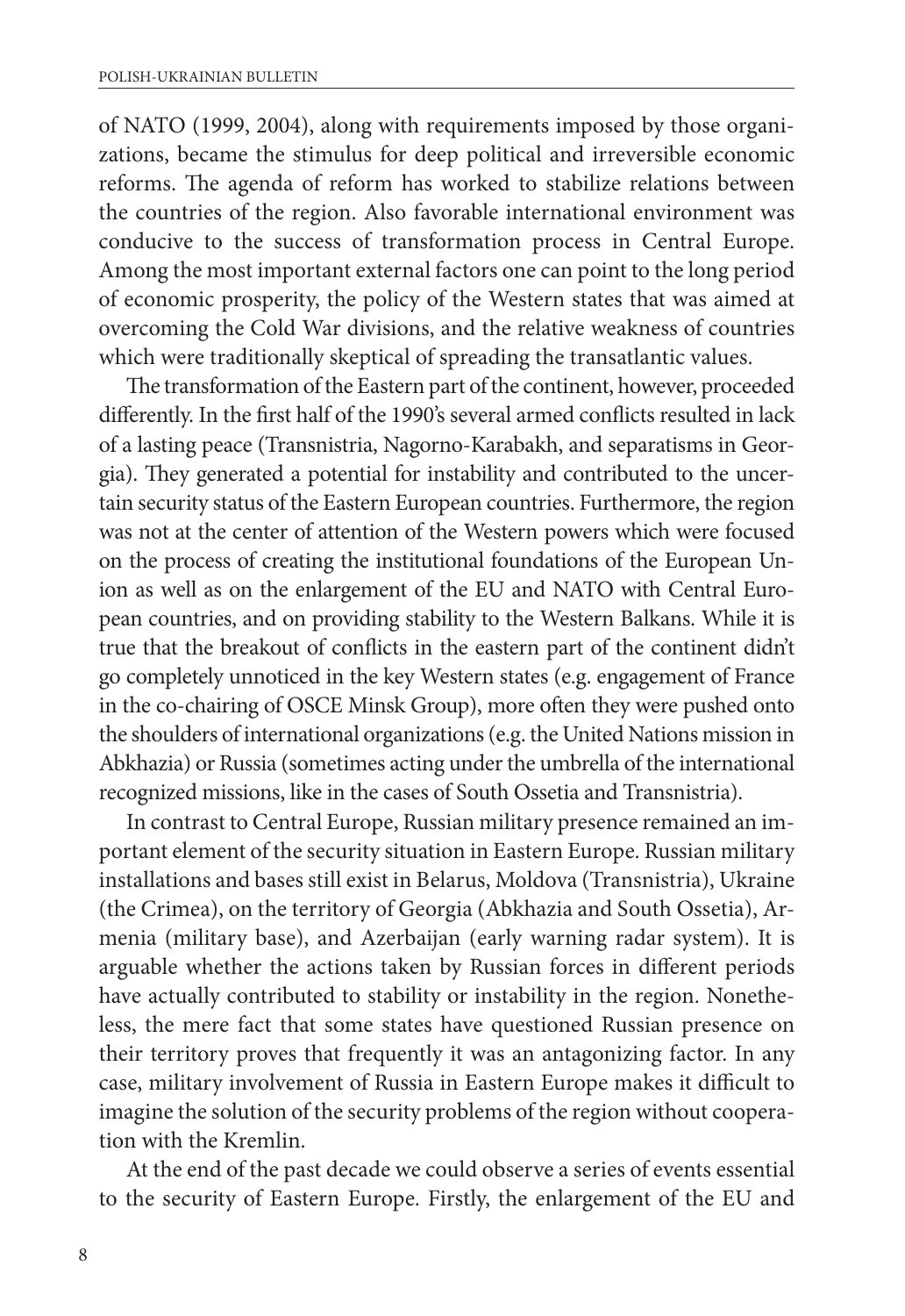NATO meant that the region became a direct neighbor to these organizations, vital for European security. Due to this situation, the EU and NATO needed to clearly define their interests towards Eastern Europe, including the issue of potential accession. The EU reacted by formulating the initiative of the European Neighborhood Policy (created in the years 2002-2004); the Eastern Partnership (EaP) was added to this framework in 2009. EaP aims to improve the political integration and develop close economic relations between the EU and the region, whilst avoiding the membership perspective. NATO was ready to grant some Eastern European states Membership Action Plans (the case of Ukraine in 2006) and during the summit in Bucharest in 2008 it was agreed that Ukraine and Georgia should be treated like prospective NATO members. Eventually the Alliance did not determine a time frame for their accession, and current cooperation with the countries of the region is based on the mechanism of partnership.

2008 proved to be a difficult year for Eastern Europe as a deep economic crisis limited the EU's absorption possibilities; at the same time, the Russian-Georgian war had a negative impact on NATO's willingness to get involved in the region on a larger scale. It is not true, however, that the West totally gave up on its active policy in Eastern Europe. This is also the case of the sphere of security. It is the EU and its member states that played a decisive role in the ceasefire in Georgia in 2008; they also were able to arrange quickly the European Union Monitoring Mission (EUMM) under the auspices of the Common Security and Defence Policy (CSDP). The European Union Border Assistance Mission Moldova-Ukraine (EUBAM) was an important factor in reducing the risks concerning the Transnistrian "black hole" within the European security system. Finally, contrary to the catastrophic predictions, the EU has not weakened, but even strengthened its involvement in the Nagorno-Karabakh region (in the second half of 2011 Philippe Lefort undertook the mission as the EU Special Representative for the South Caucasus and the crisis in Georgia; programs were also initiated aimed at building confidence in the conflict zone).

In this respect it is worth noting the actions undertaken by Poland. They are founded upon the belief that building a pan-European security system is possible based on existing institutions. Warsaw has opposed the creation of a division within Europe between the countries belonging to the EU/ NATO and those that do not belong. To reduce the risk, Poland is developing practical cooperation with its Eastern partners, especially with Ukraine – the most important country in the region. The Warsaw-Kyiv cooperation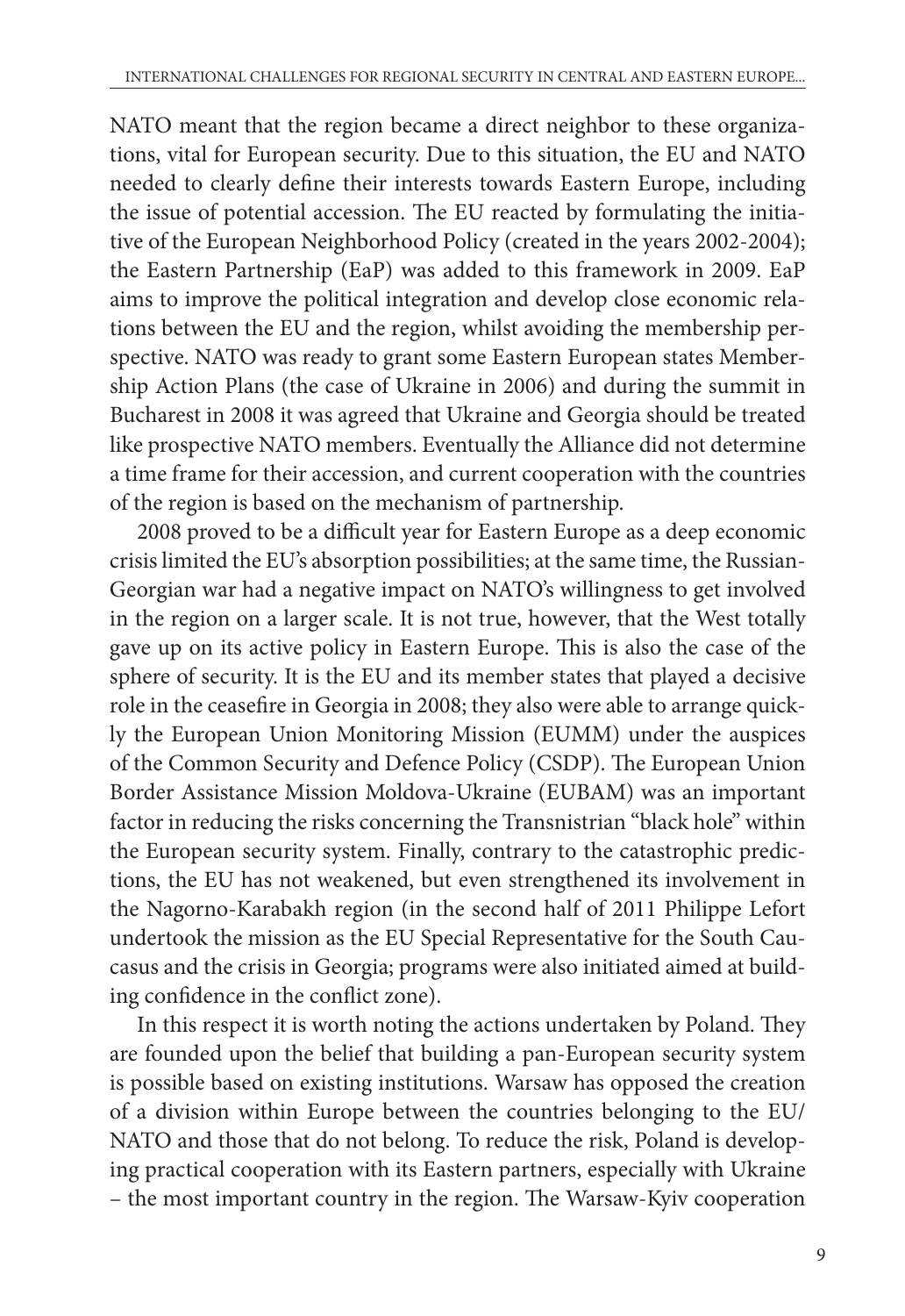in the sphere of security resulted in the establishment of a common military unit designed for peace-keeping missions, cooperation in foreign security and defense missions, and the exchange of experiences concerning the transformation of armed forces and the security sector.

### **Priorities of Poland in the sphere of international security**

Poland perceives its external security environment as relatively favorable. Security of Poland is based on three pillars: memberships in NATO, membership in the EU, and the bilateral alliance with the United States of America. Also, as a responsible member of both above-mentioned organizations, Poland recognizes the need to consistently develop its own potential in the field of defense.

Realizing its strategic objectives, which include independence, territorial integrity, guaranteeing the preservation of civil liberties, creating the conditions enabling socio-economic development, and securing the state's possibility of shaping the international environment, Poland aims to minimize the surrounding threats and risks.

Poland does not recognize any of its neighbors as a threat. However, some actions undertaken by them can be estimated as the ones which are contrary to Polish interests. Poland is trying to counteract such tendencies, primarily by expanding its own potential. Some threats, especially those of supra-regional nature, present the challenges of an asymmetric character (e.g. terrorism, proliferation of weapons of mass destruction, development of extremist ideology, international organized crime, environmental problems). An appropriate response to them is the development of cooperation between different political entities that form the network structure of the contemporary international environment.

For Poland, membership in European and Euro-Atlantic institutions anchors the country with the world's most effective security structures. It establishes the conditions for stable, comprehensive development. It is therefore in the essential interest of Poland to preserve the high efficiency of NATO and the EU, enhance their complementarity and improve the cooperation between them, while maintaining the open character of the two organizations.

NATO is the most important instrument for Poland to ensure politicalmilitary security. It is in Poland's interest to preserve high efficiency of the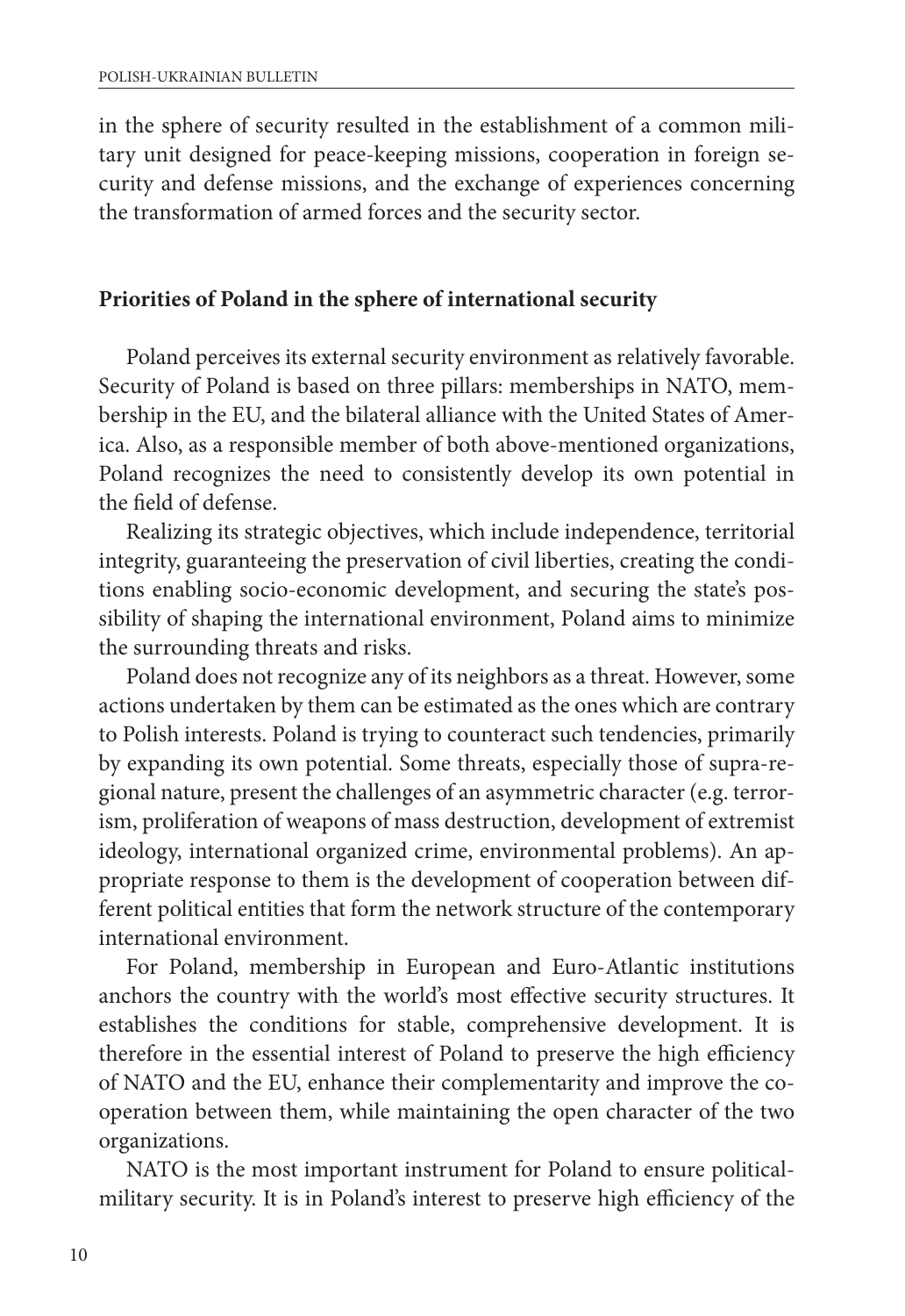basic functions of the Alliance (namely collective defense). Poland supports the selective involvement of NATO in stabilizing and crisis missions, provided that the overall potential and the core function of the Alliance are not put in question. NATO is regarded by Poland also as a guarantee of the durable transatlantic links.

European integration has brought Poland unique benefits over the past two decades. The EU's further development is, therefore, of vital interest to Poland. As a responsible member of the European family, Poland is committed to the principle of solidarity. In return, Poland expects the EU to develop its engagement in the European neighborhood area. Poland strongly supports the development of the Common Foreign and Security Policy, including the cooperation with the Eastern partners within the CSDP framework.

Promoting democratization in its neighborhood is an important element of Polish security policy. It results from the belief that systems based on the principles of democratic rule of law provide the highest degree of stability, domestic predictability, and a responsible course in foreign policy.

The implementation of Polish security policy objectives is fostered by friendly relations with neighbors and partners. The major formats of multiand bilateral cooperation include the Weimar Triangle (with Germany and France), the Visegrad Group (Czech Republic, Hungary, Slovakia), a strategic partnership with Ukraine, and relations with the Baltic states.

## **Eastern Europe AD 2012**

When discussing the most up-to-date security challenges in Eastern Europe it is worth pointing out some important events and trends:

- Impact of the economic collapse of the years 2008-2009 (a double-digit decreases in the GDP of Ukraine and Armenia in 2009, and the not much better situation of Moldova and Georgia; the only positive results were recorded in the oil-rich Azerbaijan, and Belarus which benefited from external subsidies);
- A general decline in the importance of Eastern Europe on the geopolitical map of the world, as a result of the focus of the international community on the challenges in Asia (Iran and the proliferation of weapons of mass destruction, the Israeli-Palestinian conflict, the "Arab Spring", the reconstruction of Afghanistan and Iraq, and the international rivalry in the Pacific region);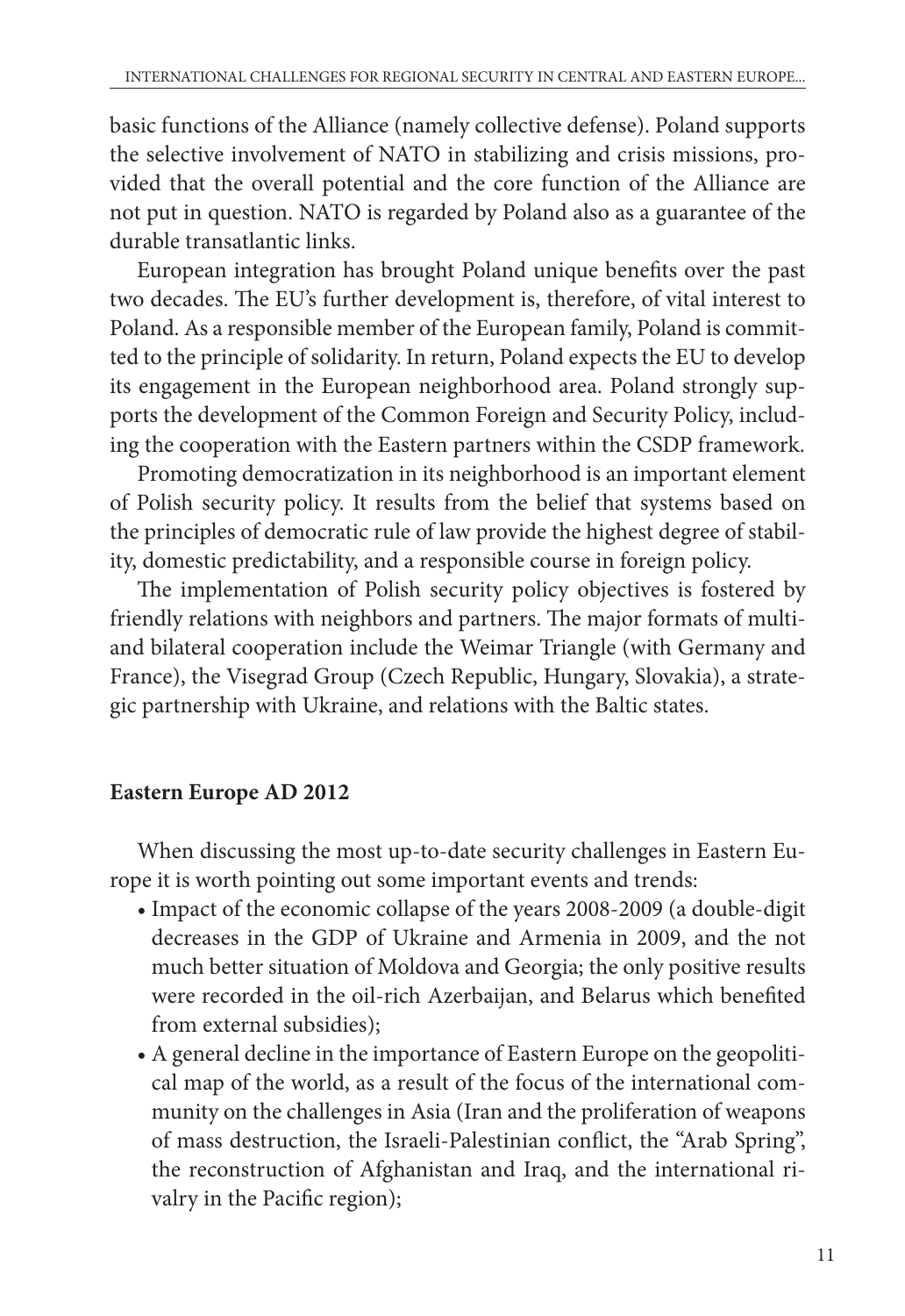- Russia's proposals of new integration projects in the economic and political sphere (Common Economic Space Russia-Belarus-Kazakhstan, and Eurasian Economic Union proposed on its basis). Due to the existence of differences in the economic regimes of the EU and Russia, these projects are in conflict with deep and comprehensive free trade areas proposed by the EU;
- Russia's revitalization of military cooperation: regional (the Collective Security Treaty Organization), and bilateral (the functioning of military bases in Armenia and Ukraine extended until the middle of the twenty-first century, and the dynamic expansion of its military presence on Georgian territory);
- Growing activity of Turkey and China in the region;
- Limiting role of international institutions: the withdrawal of the OSCE and UN missions from the South Caucasus (due to the obstruction of their mandates by Russia) and a stalemate in talks concerning Nagorno-Karabakh;
- The foreign policy of Eastern European countries which appears to be inconsistent and incomprehensible for the West ("balancing", "multivector", "out-of-bloc", "neo-titoism");
- The low level of regional cooperation between Eastern European countries; the differences in the level of their aspirations regarding the cooperation with the West (which is in contrast to the situation in Central Europe in the period 1991-2004); the lack of efficient regional formats similar to the "Visegrad Four". It is generally accepted that the only common denominator within the region is the post-Soviet heritage and pathologies (corruption, poor governance, oligarchism, disregard of the standards of democracy);
- Growing trends of authoritarian consolidation of power which are in contrast to the increasing Western sensitivity to the issues of democratization, caused by the "Arab Spring".

# **The importance of Eastern Europe for the EU and Poland. The special place of Ukraine**

The European Union is, next to Russia, the most important power vis-à-vis Eastern Europe. The prestige and credibility of European foreign policy depends largely on whether the EU will be capable of shaping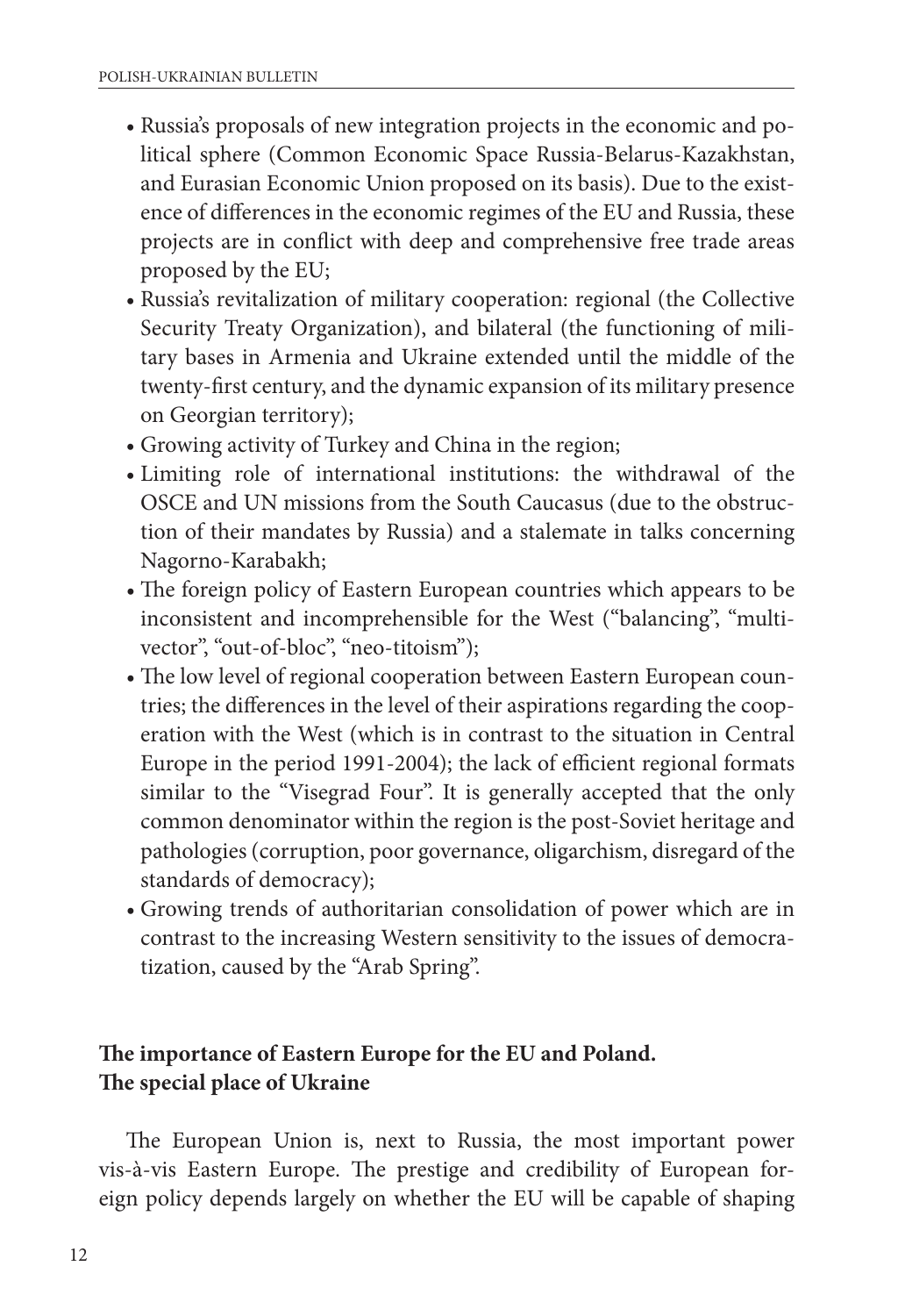the situation in its immediate vicinity. From the EU perspective, its interest in European neighbors is firm and goes beyond the cultural-civilizational sphere. The region is crucial in the context of the diversification of energy supplies (the so-called Southern Corridor). The strategic importance of Eastern Europe results from its location close to Central Asia and in the proximity of conflict zones, in which the West is engaged in militarily activities (Afghanistan), or that constitute a challenge for security (Iran). The region is of vital interest to the EU's largest neighbors, namely Turkey and Russia, with which the EU has relations of cooperation, and also of competition. Eastern Europe markets create opportunities for European business expansion (currently discouraged because of the poor investment climate). The instability of the Eastern European countries, along with the existence of disproportion of wealth between West and East of the continent, results in risks for the EU (such as uncontrolled migration).

It is worth noting that the Polish motivation for an active Eastern policy is specific in comparison with that of the EU. It consists in direct geographical proximity, historical and cultural associations, but also the experience of a successful political transition. Poland considers a natural perspective the gradual integration of Eastern European countries into the Western structures. The gradual removal of barriers, accompanied with the harmonization of standards is seen as an integral part of the process, which leads to the formation of solid foundations of a pan-European security system.

Poland is a strong promoter of cooperation of the EU and NATO with the countries of Eastern Europe, primarily with Ukraine. Warsaw promotes EU-Ukraine cooperation which can be driven by combining mutual civil and military capabilities. During its Presidency in the EU Council, Poland supported the deepening of relations with the Eastern partners, holding Ukraine as a priority. Poland supports the development of NATO-Ukraine cooperation on a permanent basis. The Embassy of Poland in the Ukraine serves as the NATO contact point (2011-2012) and the Polish delegate Marcin Kozieł is the head of NATO Liaison Office in Kyiv.

It should be noted with appreciation that Ukraine considers cooperation with the EU and NATO in the sphere of security both seriously and responsibly. Kyiv joins the majority of the conclusions articulated in the framework of the EU's Common Foreign and Security Policy. The framework agreement on participation of Ukraine in EU operations (2008) and the agreement on the protection of classified information (2005) are the only EU agreements of this type, signed with partners from the East.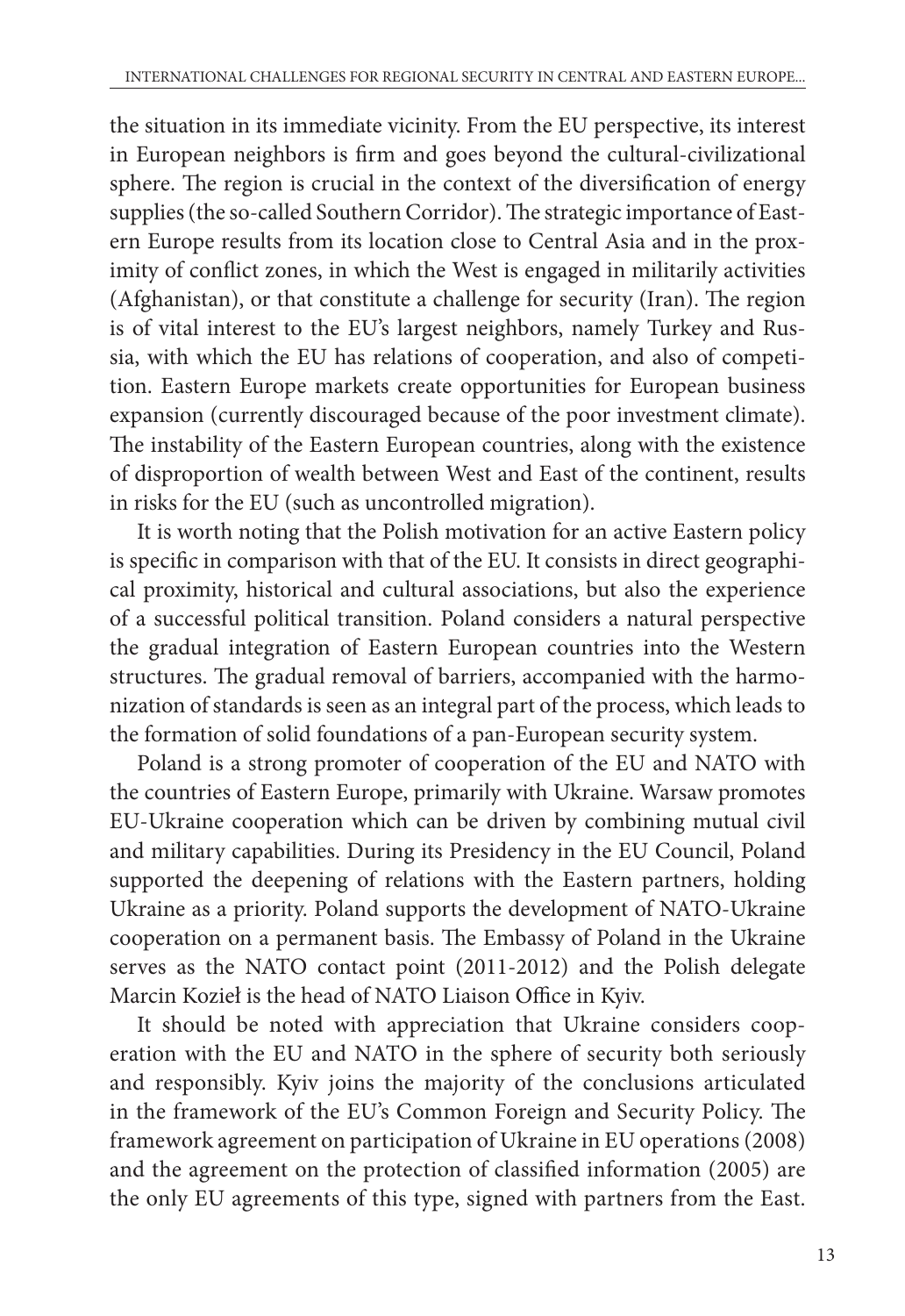Ukraine participates in the CSDP missions (the EUPM in Bosnia and Herzegovina, Operation Atalanta) and in the work of the EU HELBROC Battle Group (Greece, Bulgaria, Romania, Cyprus). It was Kyiv's initiative in 2005 that allowed the EU and USA to act as observers in the peace negotiations on Transnistria.

Ukraine is also involved in NATO operations (ISAF – including medical staff in Ghazni, Active Endeavour, and KFOR). Ukraine declared its contribution to the NATO Response Forces. The Annual National Program NATO-Ukraine contributes to the interoperability of the Alliance armed forces and Ukraine's, making easier for it to take part in joint stabilization activities.

Kyiv's policy, focused on responsible and practical involvement within the security sphere, bear fruits for Ukraine as well as for the EU and the North Atlantic Alliance.

### **The EU, Poland and (non-)frozen conflicts**

The Russian-Georgian war of August 2008, and repeated incidents on the military ceasefire line in Nagorno-Karabakh, discredited the notion of "frozen conflicts". Unsettled, protracted disputes in Eastern Europe could easily get out of control and cross into a phase of escalation, which could include the initiation of military action. They represent a serious challenge in the field of security. Limiting oneself just to maintaining the status quo proved to be a shortsighted policy – the cost of passivity and inaction turns out to be higher than the cost of active involvement. The prolonged conflicts obviously have a demoralizing effect on the situation in individual countries. Conflicts distract attention from the issues of modernization and necessary reforms. They consume budgetary expenditures and impose the shape of policy agenda. This in turn discourages potential investors, fuels corruption, and contributes to non-transparent connections between politicians and corrupted business structures.

Although the European Union with its anti-crisis tools is far from the ideal, the community is facing the need to address the conflicts in its eastern neighborhood. Especially since there are no other candidates to take on this role: Eastern Europe is not part of the current priorities of NATO; the OSCE is crippled by a lack of consensus among its participating states; and the contribution of the UN is negligible.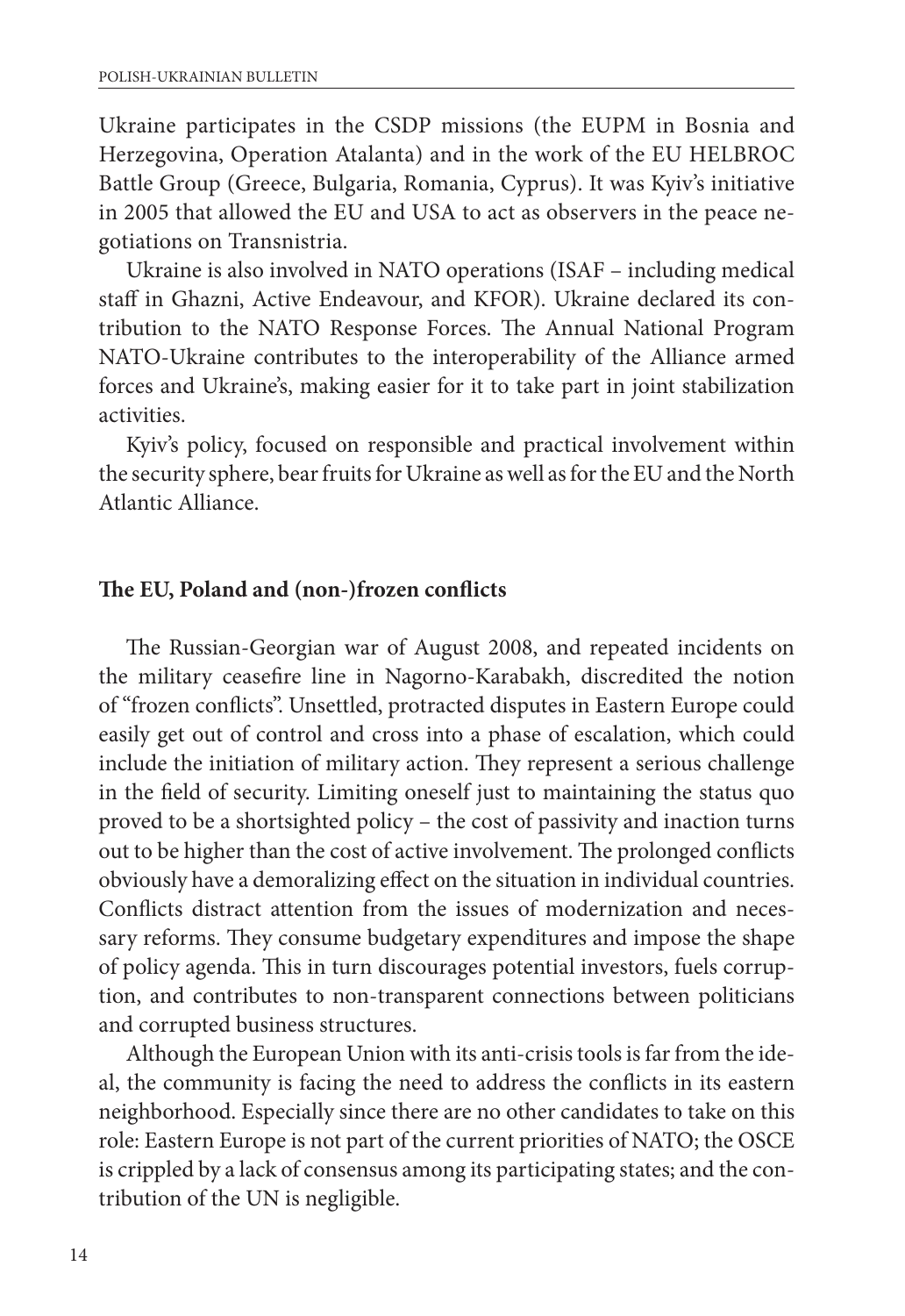Up to now the EU has not been able to exploit its political and economic potential to play a significant role in the areas of prolonged conflict. This has been primarily a result of the general weakness of its Common Foreign and Security Policy. Moreover, the coordination of the various instruments used by Europe in external relations (like the technical assistance under the European Neighborhood Policy, CSDP missions, and bilateral cooperation with individual states) was insufficient. Finally, the EU's involvement in security policy in Eastern Europe was "reactive" i.e. producing *ad hoc* responses to emerging crises. Mistakes were made starting from the planning phase: the final goals set for missions were often too ambitious in relation to the resources dedicated for the given task. These shortcomings undermined the credibility of EU policy in the East.

Nevertheless, the overall picture is not solely pessimistic. The Union reported some successes, effectively intervening in crisis situations and contributing to strengthening the stability in volatile regions. In this context three CSDP missions launched in Eastern Europe should be noted:

- EUJUST Themis (2004, the EU rule-of-law mission to Georgia focused on strengthening the Georgian justice system);
- EUBAM Moldova-Ukraine (2005, the development of border management practices to support the functioning of the Ukrainian-Moldovan border, the mission launched by the European Council, funded and managed by the European Commission);
- EUMM (2008, Georgia, reaction to the Russian-Georgian war; mission aimed at stabilization and normalization in the conflict zone. The Incident Prevention and Response Mechanism under EUMM led to a reduction of tension between the former warring parties. The mission also provides reliable information from the conflict zone).

Furthermore, the appointment of EU special envoys (EU Special Representatives, EUSR) is an example of constructive engagement in the East. Since 2003 they have been dealing with the crises on South Caucasus and from 2005 – in Moldova.

One should not forget about the EU's backing for the structural reforms in the region. That support has long-term consequences for lasting stability. These can be seen through gradual implementation (despite the crisis) of the instruments within the framework of the Eastern Partnership.

Poland is firmly committed to the afore-mentioned actions. The contribution of Poland is important to EUBAM and EUMM missions: Polish General Andrzej Tyszkiewicz has been in charge of the second mission since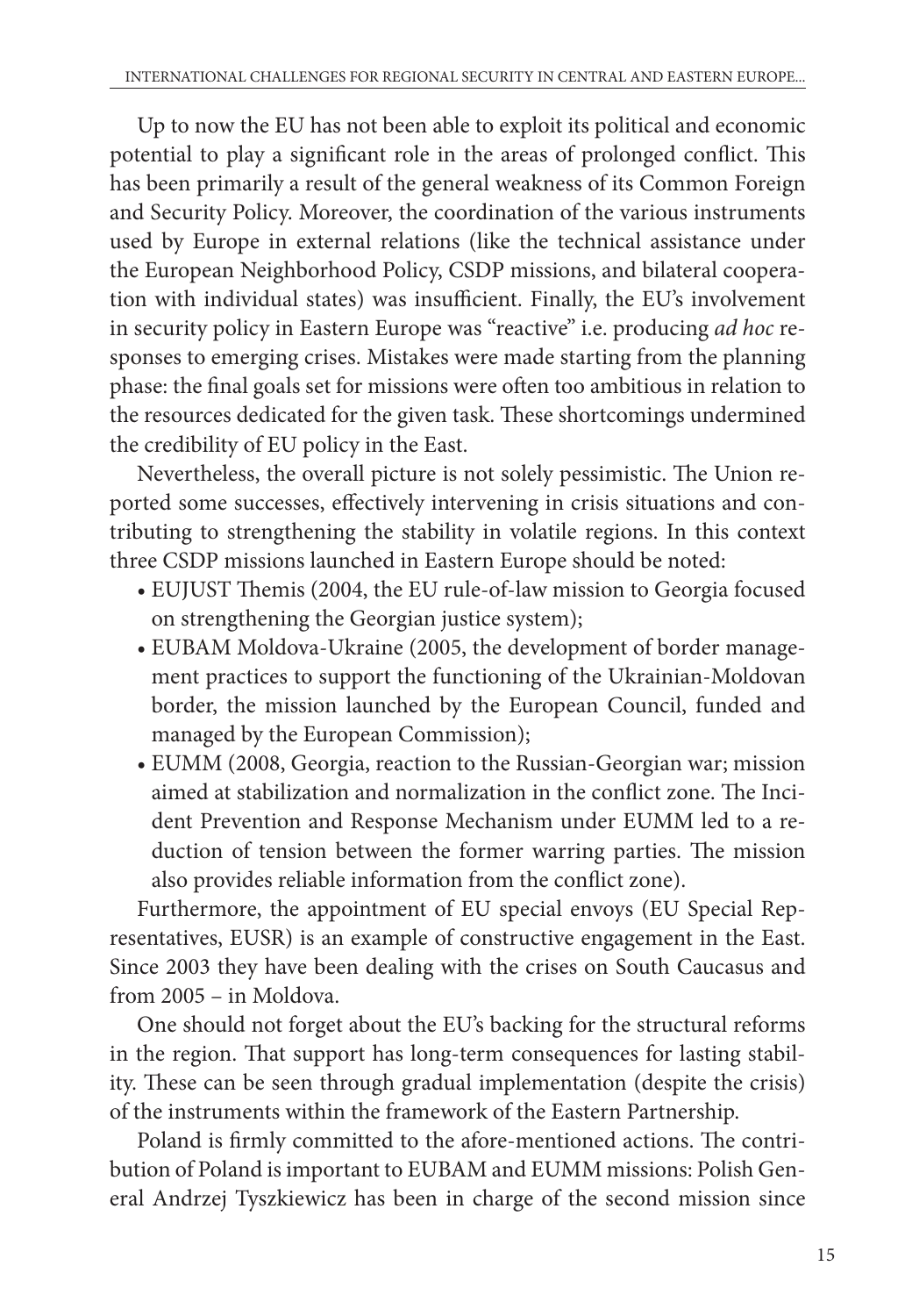July 2011. In the EU, it is Warsaw that initiates discussions on security issues concerning Eastern Europe. Apart from that, numerous informal meetings of experts, officials and politicians from East European countries with their EU counterparts, are held in Poland. The final declaration from the second summit of the Eastern Partnership held in Warsaw in September 2011 indicates a possible expansion of the components of security within the EaP.

The EaP itself also enables the "re-branding" of the region which is welcomed in light of the fact that its reputation was poor and perceived through the prism of its Soviet past.

Poland is also taking part in actions outside the EU format: The Polish Ambassador Andrzej Kasprzyk is a Special Representative of the OSCE Chairman-in-Office on the Nagorno-Karabakh conflict, and Polish experts are represented in the structures of NATO in Eastern Europe (such as staff liaison officers of the Alliance).

#### **Conclusion: is the crisis an opportunity?**

At the beginning of 2012, the regional security situation in Central and Eastern Europe remains ambiguous. Prolonged conflicts of the past twenty years have not been resolved. The process of enlargement of the European and Euro-Atlantic institutions, which had had a stabilizing effect throughout the previous two decades, seems to have slowed. There is a risk of new divisions in this part of the continent: between the countries with strong security guarantees (members of the EU and NATO) and the those, who face uncertainty.

The global economic crisis sharpens and accelerates tendencies that influence the international environment. It seems that, in particular, the "multivector" policy is now reaching its natural limits. Maintaining "an equal distance" from regional power centers (EU, Russia, and Turkey) in a long term perspective does not guarantee success. It becomes easier to survive a period of turbulence as a member of one of the emerging integration systems, or at least as a state that closely cooperates with such a one.

The crisis provides an opportunity to create new openings. Poland, as a member of the European community, expects the EU to pursue such moves. Current problems can cause a temporary decrease in the attractiveness of the EU model. However, it is likely that new, "post-crisis" Union will be more active in the East.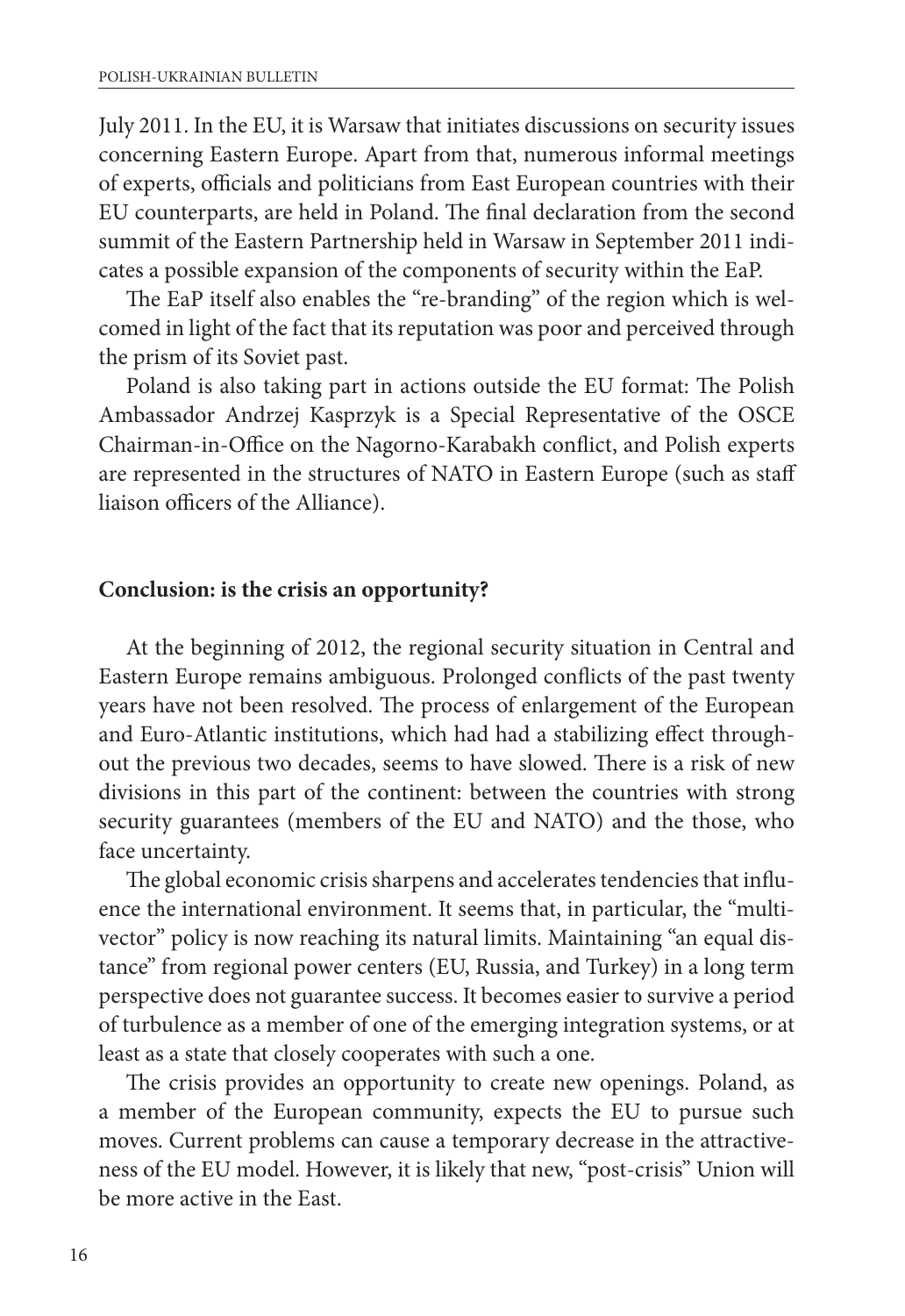In relations with the countries showing strong ambitions of integration, the EU cannot avoid the issue of redefining its attitude to the issue of their membership. At this stage, the EU decided on a "meritocratic" approach, that is, a close linkage between the integration instruments offered to Eastern neighbors and the reforms undertaken by the given state (according to the principle "more for more" contained in the revision of the European Neighborhood Policy of May 2011).

The issue of human rights for the EU is non-negotiable – the events in the southern neighborhood convincingly proved that the dilemma of"stability versus freedom" is false, and that it is not possible to achieve a sustainable internal balance without observing the system of a democratic rule of law.

In respect to the sphere of security, including ongoing conflicts, the EU room for maneuver ranges from the consistent policy of non-recognition of all entities that have arisen from the violation of international law, and to making sure that they are not totally internationally isolated. Hence the possibility of a wide use of "soft" tools for reducing tensions in conflict zones does exist: it is possible to facilitate local and regional cooperation, to support the development of civil societies, to contact those on opposite sides of the temporary border lines, to involve local elites in multilateral projects of a neutral character (e.g. science, journalism), and to undertake limited economic cooperation. These forms of cooperation may create favorable ground for the most difficult negotiations – concerning the final political status of breakaway regions. Combining the tools available to the EU in the field of traditional security policy (CSDP missions, diplomatic measures, sanctions, confidence-building measures), with instruments dedicated to bring "soft" effects seems to be offering promising perspectives. The Eastern Partnership brings added value to the EU policy – not only by the possible development of programs aimed at the security sphere, but also by the fact of creating a multilateral platform for dialogue.

The key to building stability in Central and Eastern Europe is to break the stereotypes thinking in the bloc terms. This can be achieved through bilateral and multilateral cooperation. Poland and Ukraine, the two most important countries in the region, play a leading role in this context.

Breaking the barriers of mistrust between the West and the East of the continent is possible. The good example of it is the enhanced dialogue of Ukraine with NATO and the EU. Positive experience of Ukraine's participation in stabilizing missions and initiatives undertaken by these organizations is particularly encouraging.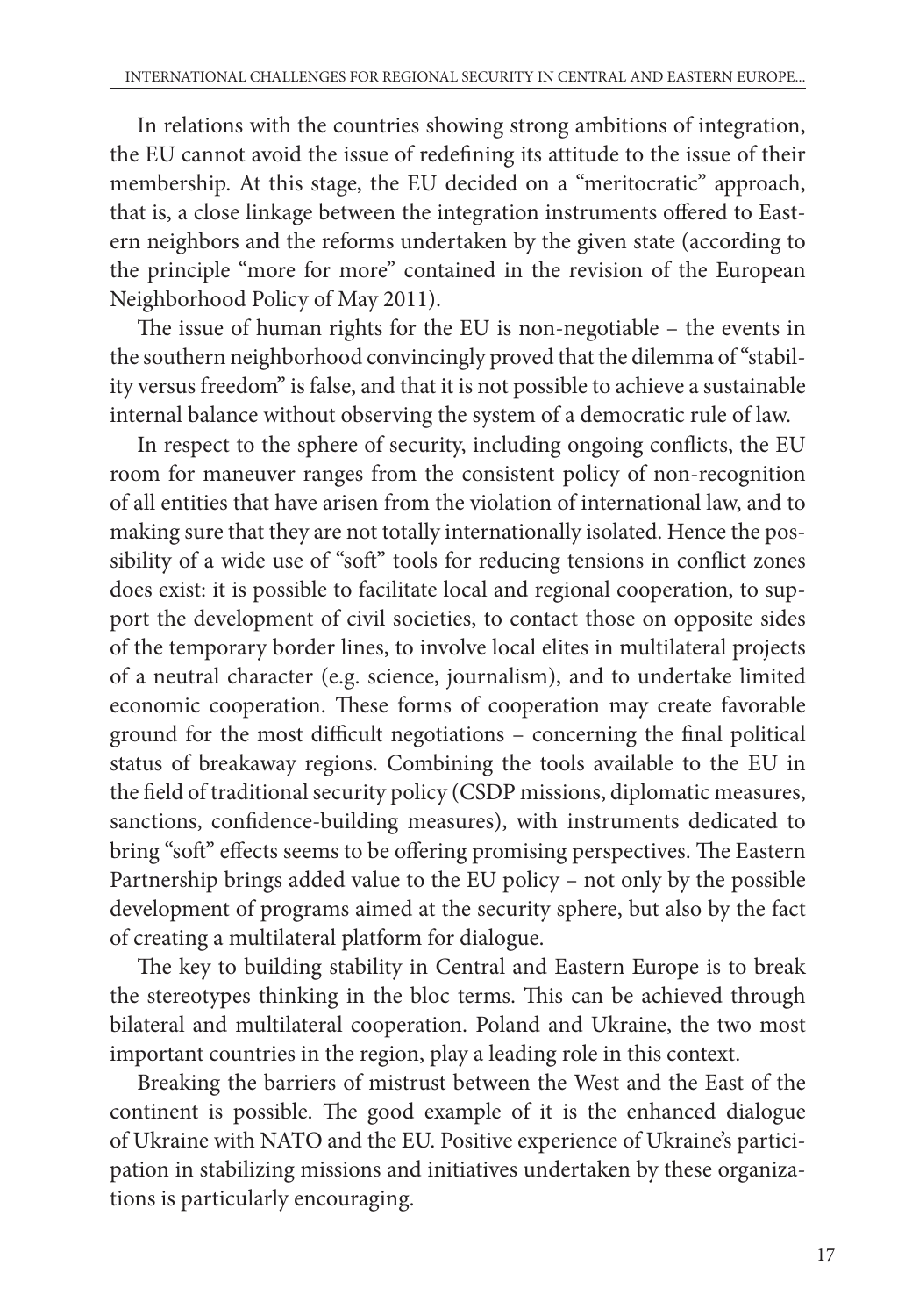Warsaw and Kiyv have "hard" security instruments at their disposal. The formation of the Polish-Ukrainian-Lithuanian brigade intended to participate in peacekeeping missions, the cooperation developed under CSDP, the politico-military dialogue, and the opportunities that exist in the field of sharing defense capabilities belong to them.

An area of particular interest for Polish and Ukrainian initiatives is the situation in Transnistria. Traditionally both countries have close and good relations with Moldova. It seems that reaching of an agreement among the parties is conceivable in the medium term. This is due to a favorable international climate created by the "reset" of US-Russian relations, and the improvement of Polish-Russian relations. The contribution of Poland and Ukraine, the latter to hold the OSCE chairmanship in 2013, should become a visible input of both countries in strengthening the European security system.

## **Bibliography:**

- 1. A New Response to a Changing Neighborhood, Joint Communication to the European Parliament, the Council, the European Social and Economic Committee of the Regions, European Commission, High Representative of the European Union for Foreign Affairs and Security Poliucy, Brussels 25 May 2011
- 2. Balcer A. (Ed.), The Eastern Partnership in the Black Sea Region: Towards a New Synergy, demosEUROPA, Warsaw 2011
- 3. Boonstra J., Melvin N., Challenging the South Caucasus Security Deficit, FRIDE, 2010
- 4. Cooley A., Engagement without Recognition: A New Strategy toward Abkhazia and Eurasia's Unrecognized States, The Washington Quarterly, October 2010
- 5. Hanson P., On Europe's Fringes: Russia, Turkey and the European Union, Chatham House, July 2011
- 6. Huff A., The role of the EU defence policy in the eastern neighborhood, Occasional Paper, ISS, May 2011
- 7. Pełczyńska-Nalecz K., Integracja czy imitacja? UE wobec wschodnich sąsiadów, (Integration or Imitation? The EU's eastern neighbours), OSW, April 2011
- 8. Popescu N., Andrew Wilson, Presence Turning Into Power: Lessons from the Eastern Neighbourhood, the European Council on Foreign Relations, May 2011